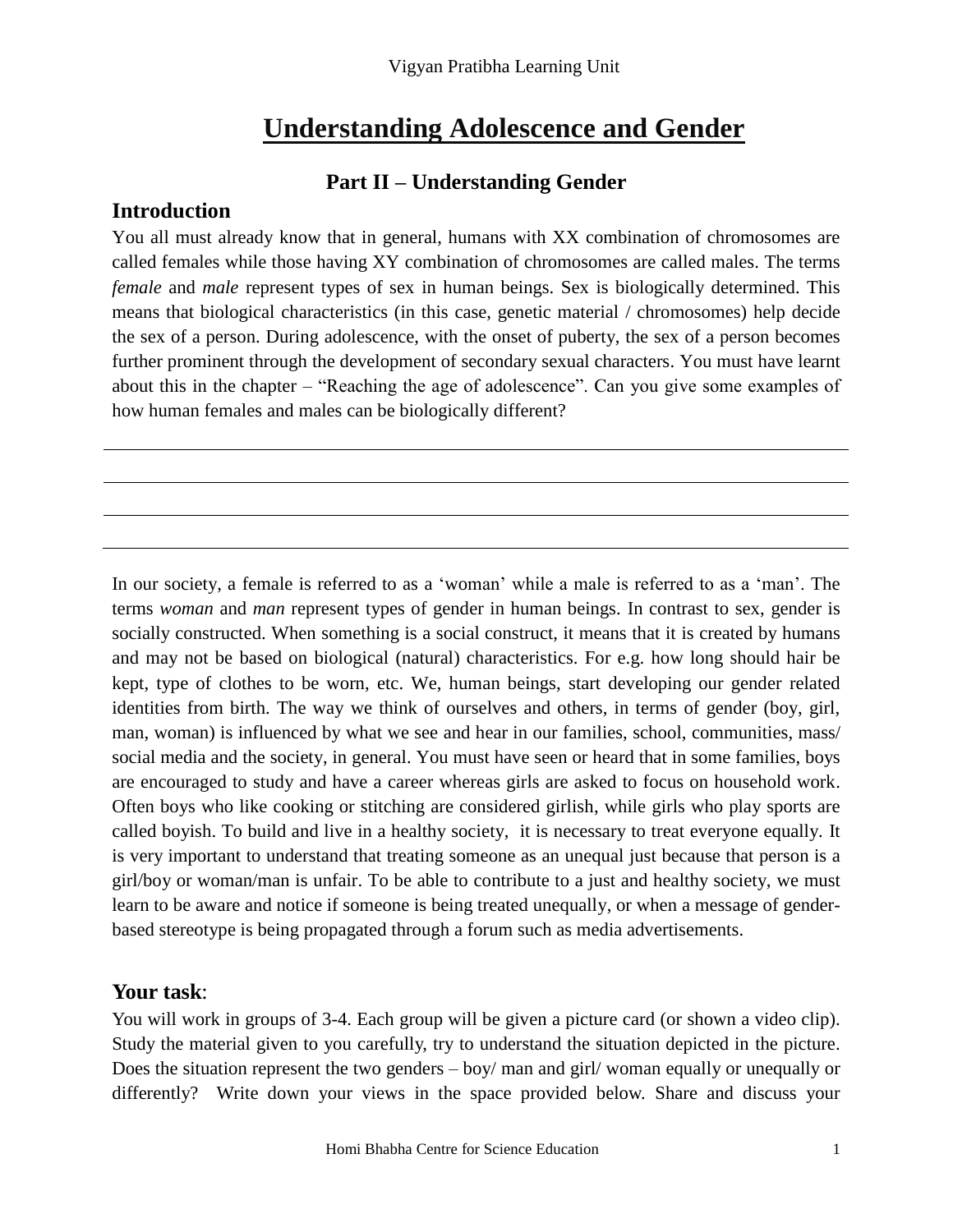thoughts with other members in your group. Later, during class discussion, share your views about the picture card (or video clip) with the entire class. Listen and try to understand the views expressed by other students / groups.

### **Some instructions that will help you to get the best out of this unit**:

- 1. At all times, be considerate of others' feelings and views.
- 2. Be respectful and understanding about the others students' experiences. Remember there may be things one may not know or understand about gender related issues in our world.
- 3. During the class discussion, listen to what others have to say. You may learn things you were unaware of till now.

## **Study your group's picture card and respond to the following questions.**

1. What does the picture card show? Describe it in a sentence or two.

2. In the picture card, do the two genders seem to be shown as equal or unequal or different? State and briefly explain your views on this.

3. List the views stated by other members in your group. Their views may agree or disagree with your views.

**Share your groups' views about the picture card with the entire class.** (Your teacher will tell you when).